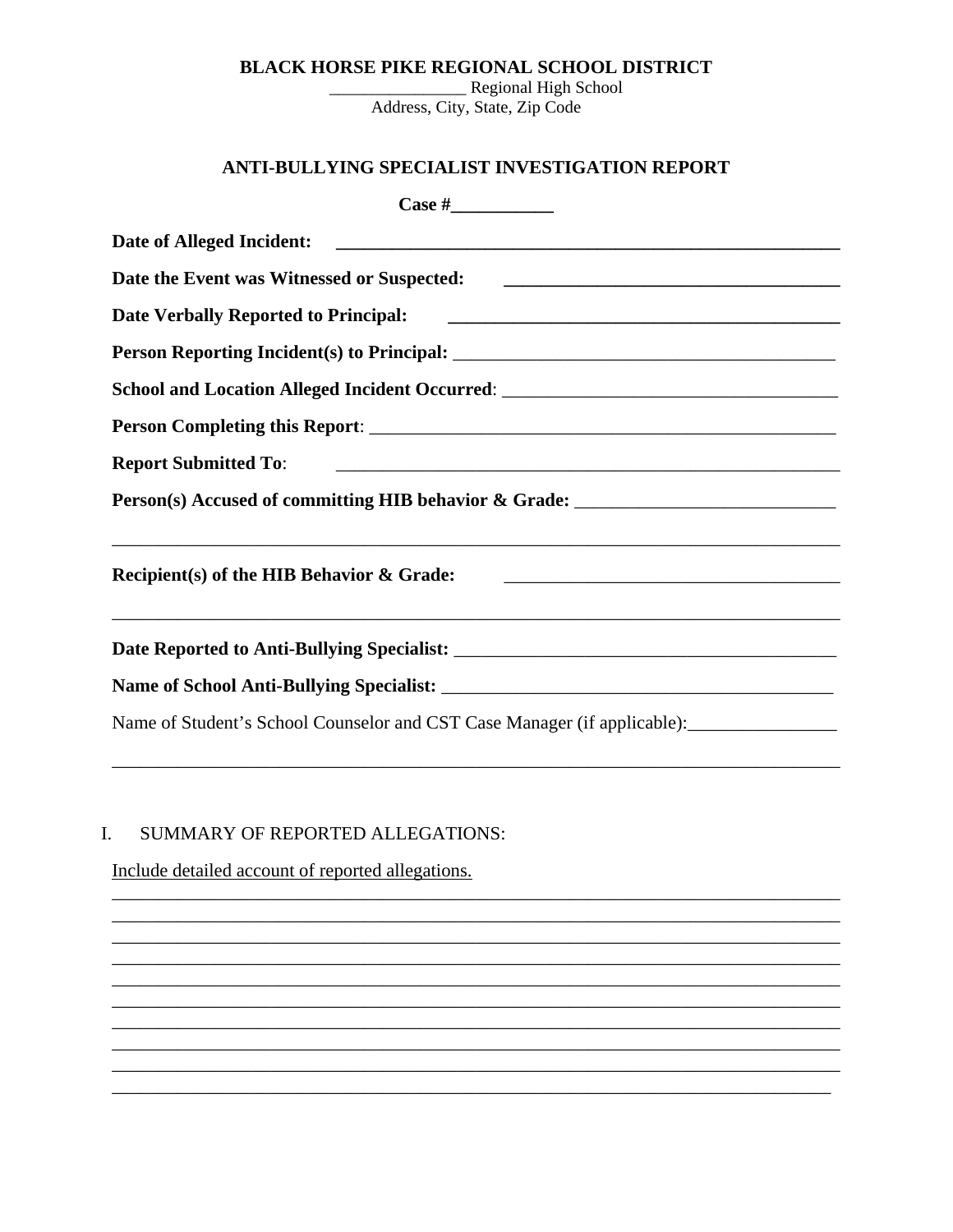## **BLACK HORSE PIKE REGIONAL SCHOOL DISTRICT**

\_\_\_\_\_\_\_\_\_\_\_\_\_\_\_\_ Regional High School Address, City, State, Zip Code

| a. Persons Appointed to Assist Investigation:                                                                                       |
|-------------------------------------------------------------------------------------------------------------------------------------|
| b. Witnesses Interviewed:                                                                                                           |
| c. Documents Reviewed:                                                                                                              |
| d. Other Evidence Reviewed:                                                                                                         |
| e. Interventions Already Implemented:                                                                                               |
| Verbal Warning Meet with SAC/Guidance<br>_Meet with CST<br>_Staff Monitoring<br>Parent of Accuser Conference<br>_Discipline Imposed |
| Parent of Accused Conference<br>Phone Contact: Parent of Accuser                                                                    |
| Phone Contact: Parent of Accused<br>__Schedule Change                                                                               |
|                                                                                                                                     |

f. Anticipating the receipt of additional information relative to the investigation?

\_\_\_\_Yes  $\_\_$ No